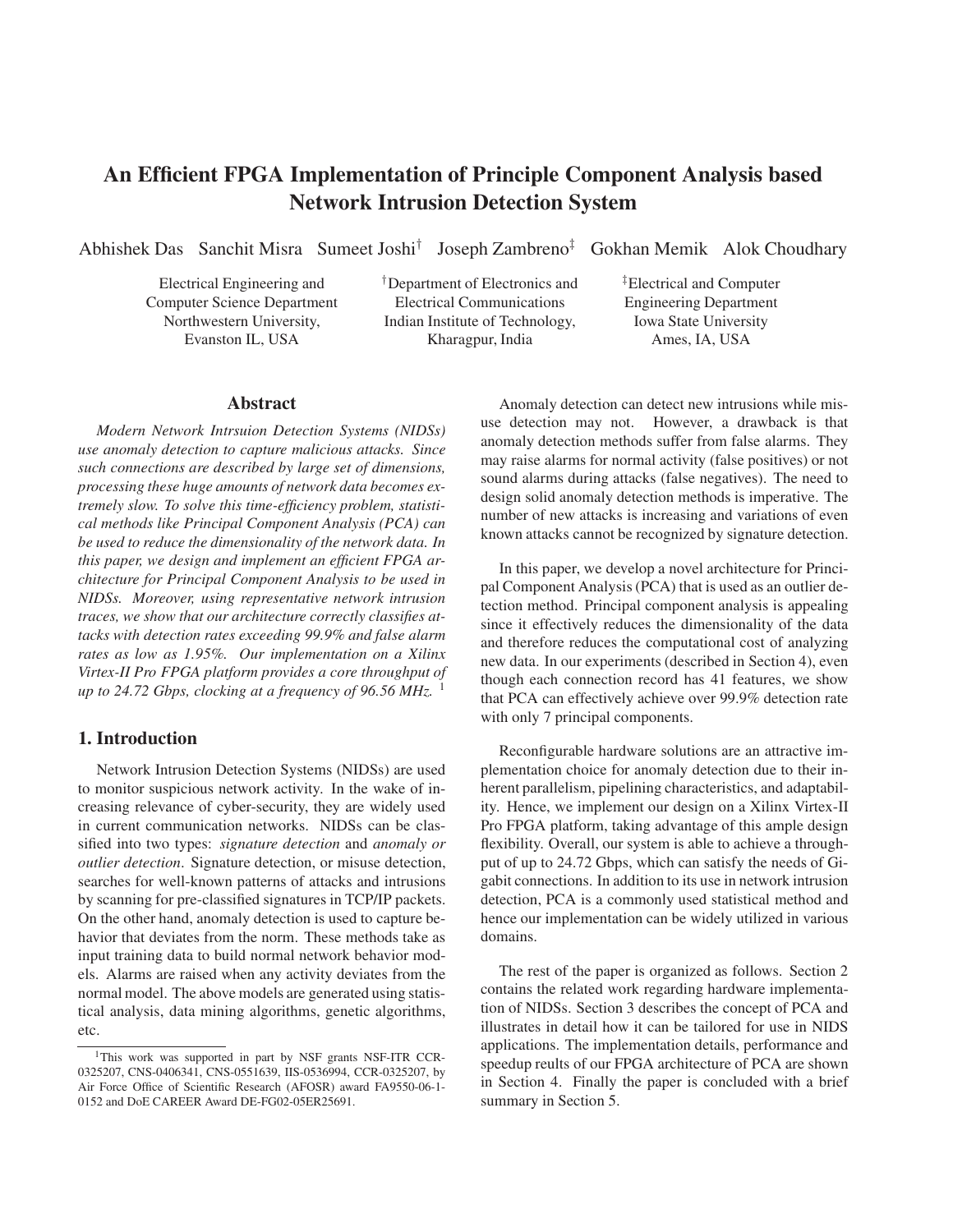# **2. Related Work**

Many reconfigurable architectures have been implemented for intrusion detection. Baker et. al was able to implement a version of the Apriori [3] algorithm using systolic arrays and also look into efficient pattern matching [2] as a signature based method. Sidhu and Prasanna also implemented a pattern matching architecture for FPGAs [11]. Attig et. al proposed a framework for rule processing on FP-GAs [1]. Many packet processing architectures for FPGA have been implemented. The scope of these applications range from string matching, payload processing, packet classification, and TCP flow processing [4, 12, 14], but do not include anomaly detection.

The Karhunen Lo'eve Transform, which uses the concepts of PCA, has been mapped to FPGAs in the past [5] for use with multi-spectral imagery suitable for remote-sensing applications. However, this application does not decouple the eigenanalysis step from the main pipeline which we accelerate for network intrusion detection.

Shyu et al. [13] uses PCA on the KDD CUP 1999 data set [9]. We use a similar PCA methodology and in our tests, we verify that PCA is an effective outlier detection method for network intrusion detection. However, these studies did not consider hardware implementations of the algorithms or their applicability to hardware implementation. In summary, to the best of our knowledge, there has not been a previous principal component analysis implementation on FPGA hardware. We develop such an architecture and utilize it for network intrusion detection.

#### **3. Principal Component Analysis**

PCA is used in a variety of domains to reduce the number of dimensions in input sets without losing the "information" contained in them. At its core, PCA produces a set of principal components, which are orthonormal eigenvalue/eigenvector pairs. In other words, it projects a new set of axes which best suit the data. In our implementation, these set of axes represent the normal connection data. Outlier detection occurs by mapping live network data onto these 'normal' axes and calculating the distance from the axes. If the distance is greater than a certain threshold, then the connection is classified as an attack. This section introduces PCA and describes how it is used in outlier detection.

#### **3.1. PCA Methodology**

Anomaly detection systems typically require more data than is available at the packet level. Using preprocessing and feature extraction methods, the data available for anomaly detection is high dimensional in nature. The computational cost of processing massive amounts of data in real time is immense. Therefore applying Principal Component Analysis as a data reduction tool while retaining the important properties of the data is useful. PCA works to explain the variance-covariance structure of a set of variables through a new set of orthonormal projection values which are linear combinations of the original variables. Principal components are particular linear combinations of p random variables  $X_1, X_2, \ldots, X_p$ . These variables have three important properties:

1.  $X_1, X_2, \ldots, X_p$  are uncorrelated,

2.  $X_1, X_2, \ldots, X_p$  are sorted in descending order, and

3.  $X_{total} = \sum_{i=0}^{p} X_i$ , the total variance is equal to the sum of the individual variances.

These variables are found from eigenanalysis of the covariance or correlation matrix of the original variables  $X_{o1}$ ,  $X_{o2}, \ldots, X_{op}$  [6,7].

Let the original data, in this case the training data, **X** be an **nxp** data matrix of **n** observations with each observation composed of **p** fields (or dimensions)  $X_1, X_2, \ldots, X_p$ .

Let **R** be a **p** x **p** correlation matrix of  $X_1$ ,  $X_2$ ,..., $X_p$ . If  $(\lambda_1, \mathbf{e}_1), (\lambda_2, \mathbf{e}_2), ..., (\lambda_p, \mathbf{e}_p)$  are the **p** eigenvalueeigenvector pairs of the correlation matrix **R**, then the  $i^{th}$ principal component is

$$
y_i = \mathbf{e}'_i(\mathbf{x} - \overline{\mathbf{x}})
$$
  
=  $e_{i1}(x_1 - \overline{x}_1) + e_{i2}(x_2 - \overline{x}_2)$   
+...+  $e_{ip}(x_p - \overline{x}_p), i = 1, 2, ..., p$ 

where

 $\lambda_1 \geq \lambda_2 \geq \ldots \geq \lambda_p \geq 0,$ 

 ${\bf e}_i' = e_{i1}, e_{i2}, \dots, e_{ip}$  is the  $i^{th}$  eigenvector,

 $\mathbf{x} = (x_1, x_2, ..., x_p)$  is the observed data along the variables  $X_1, X_2, \ldots, X_p,$ 

 $\overline{\mathbf{x}} = (\overline{x}_1, \overline{x}_2, ..., \overline{x}_p)$  is the sample mean vector of the observation data.

The principal components derived from the covariance matrix are usually different from the principal components generated from the correlation matrix. When some values are much larger than others, then their corresponding eigenvalues have larger weights.

## **3.2. Distance Calculation**

Calculating distance from a point is a fundamental operation in outlier detection techniques. Methods include nearest-neighbor,  $k_{th}$  nearest neighbor, Local Outlier Factor, etc. In general, the distance metric used is Euclidean distance. This is the primary calculation in the nearest neighbor approach. Let  $\mathbf{x} = (x_1, x_2, \dots, x_p)$  and  $\mathbf{y} = ($  $y_1, y_2, \ldots, y_p$  ) be two p-dimensional observations. The Euclidean distance is defined as:

$$
d(\mathbf{x}, \mathbf{y}) = \sqrt{(\mathbf{x} - \mathbf{y})'(\mathbf{x} - \mathbf{y})}
$$
(1)

In Equation 1, each feature carries the same weight in calculating the Euclidean distance. However, when features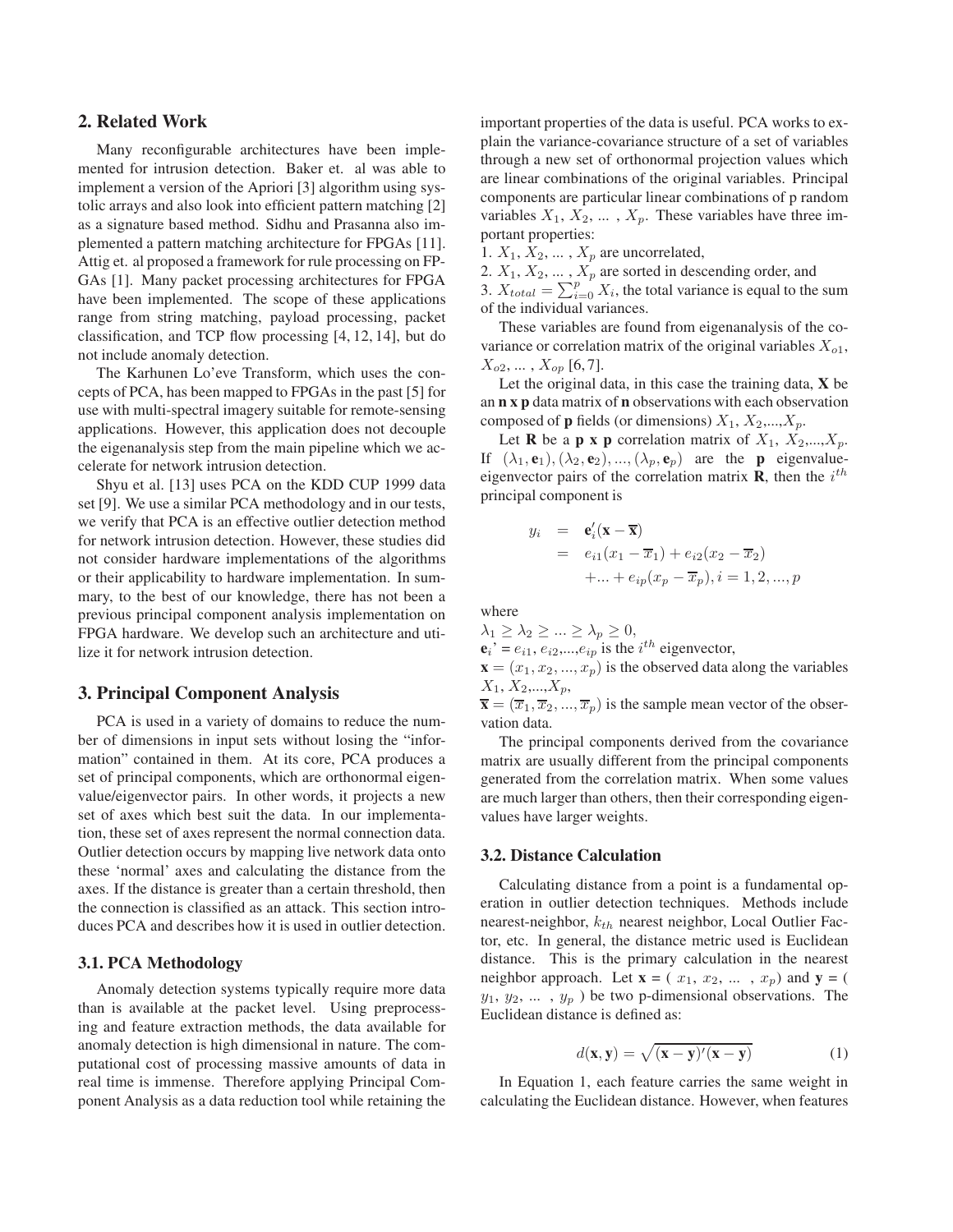

**Figure 1. Principal Component Analysis for Network Intrusion Detection**

have a varied weight distribution or are measured on different scales, then the Euclidean distance is no longer adequate. The distance metric needs to be modified to reflect the distribution and importance of each field in the data. One of these metrics is known as the Mahalanobis distance

$$
d^{2}(\mathbf{x}, \mathbf{y}) = (\mathbf{x} - \mathbf{y})' \mathbf{S}^{-1}(\mathbf{x} - \mathbf{y})
$$
 (2)

where  $S^{-1}$  is the sample covariance matrix. In our work, we replaced  $S^{-1}$  with the correlation matrix,  $\mathbf{R}^{-1}$ , since many fields in the training set were measured on different scales and ranges. Using the correlation matrix more effectively represents the relationships between the data fields.

#### **3.3. Applying PCA to Outlier Detection**

In applying PCA, there are two main issues: how to interpret the set of principal components, and how to calculate the notion of distance.

First, each eigenvalue of a principal component corresponds to the relative amount of variation it encompasses. The larger the eigenvalue, the more significant its corresponding projected eigenvector. Therefore, the principal components are sorted from most to least significant. If a new data item is projected along the upper set of the significant principal components, it is likely that the data item can be classified without projecting along all the principal components.

Secondly, eigenvectors of the principal components represent axes which best suit a data sample. If the data sample is the training set of normal network connections, then those axes are considered normal. Points which lie at a far distance from these axes would exhibit abnormal behavior. Using a threshold value  $(t)$ , any network connection with Mahalanobis distance greater than the threshold is considered an outlier, and hence in our case an attack.

Consider the sample principal components,  $y_1, y_2, \ldots$ ,  $y_p$  of an observation **x** where:

$$
y_i = \mathbf{e}'_i(\mathbf{x} - \overline{\mathbf{x}}), i = 1, 2, ..., p
$$

The sum of squares of the partial principal component scores is equal to the principal component score:

$$
\sum_{i=1}^{p} \frac{y_i^2}{\lambda_i} = \frac{y_1^2}{\lambda_1} + \frac{y_2^2}{\lambda_2} + \dots + \frac{y_p^2}{\lambda_p}
$$
 (3)

equates to the Mahalanobis distance of the observation **X** from the mean of the normal sample data set [6].

#### **3.4. PCA Framework**

All anomaly detections require an offline training or learning phase whether those methods are outlier detection, statistical models, or association rule mining. Many times, the mechanisms applied in the online and offline phases are tightly coupled. Principal component analysis, however, clearly separates the offline and online detection phases. This property is an advantage for hardware implementation. Figure 1 outlines the steps involved in PCA.

In the offline phase, labeled training data is taken as input and a mean vector of the whole sample is computed. Ideally these data sets are a snapshot of activity in a real network environment. Secondly, a correlation matrix is computed from the training data. A correlation matrix normalizes all the data by calculating the standard deviation. Next, eigenanalysis is performed on the correlation matrix to extract independent orthonormal eigenvalue/eigenvector pairs. These pairs make up the set of principal components used in online analysis. Lastly, the sets of principal components are sorted by eigenvalue in descending order. The eigenvalue is a relative measure of the variance of its corresponding eigenvectors. Using PCA to extract the most significant principal components is what makes it a dimensionality reducing method because only a subset of the most important principal components are needed to classify any new data.

To increase the detection rate of PCA, we use a modified version of PCA. In addition to using the most significant principal components  $(q)$  to find intrusions, it is helpful to look for intrusions along a number of least significant components  $(r)$  as well. The most significant principal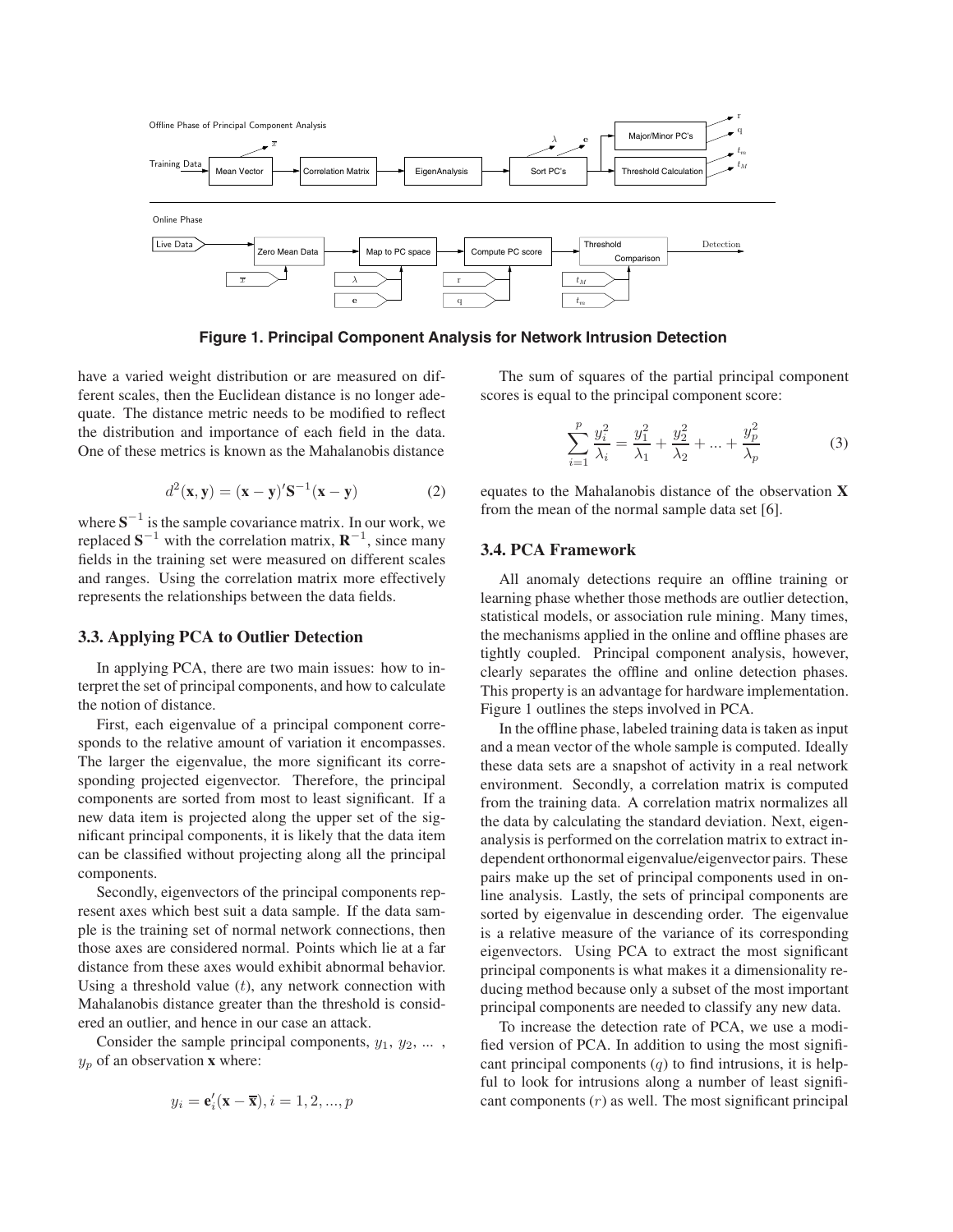components are part of the major principal component score (MajC) and the least significant components belong to calculating a minor principal component score (MinC). MajC is used to detect extreme deviations with large values on the original features. These observations follow the correlation structure of the sample data. However, some attacks may not follow the same correlation model. MinC is used to detect those attacks. As a result, two thresholds are needed to detect attacks. If the principal components are sorted in descending order, then  $q$  is a subset of the highest values and  $r$ is a subset of the smallest components. The MajC threshold is denoted  $t_M$  while the MinC threshold is referred to as  $t_m$ . An observation **x** is an attack if:

$$
\sum_{i=1}^{q} \frac{y_i^2}{\lambda_i} > t_M \text{ or } \sum_{i=p-r+1}^{p} \frac{y_i^2}{\lambda_i} > t_m \tag{4}
$$

The online portion takes  $q$  major principal components and  $r$  minor principal components and maps online data into the eigenspace of those principal components. There are two parallel pipelines, one for calculating the major component variability score (MajC) and one for the minor (MinC). The simulations show that adding the MinC pipeline increases the detection ability and decreases the false alarm rate of using PCA for anomaly detection. For hardware design, the most computationally expensive portion of PCA is performing eigenvector calculations and sorting. The process of calculating eigenvectors is sequential and difficult to parallelize. Fortunately, this task is part of the offline phase. We are primarily concerned with accelerating online intrusion detection using PCA. For this segment, the most important bottleneck is computing the PC score. Fortunately, this task can be parallelized as we describe in Section 4.

## **4. FPGA Implementation and Results**

We implement our intrusion detection system on an FPGA platform, because it offers the user ample flexibility while allowing for customized designs. VHDL is used to synthesize the design, with Xilinx ISE 8.1 as the placeand-route tool. The target device is the Xilinx XC2VP30 FPGA with -6 speed grade. Our results are based upon the placed and routed design.

To examine the area and performance of PCA in realtime, we implement the online portion of the principal component score pipeline (PCSP) as shown in Figure 2. In our simulations, the input **X** to the PCSP contains 32 8-bit data fields (i.e.  $p = 32$ ) for which we extracted upto 12 principal components. This workload is feasible for a real world implementation of PCA.

There are many levels of parallelism to exploit in the PSCP pipeline. They are depicted in the dashed line boxes in Figure 2. First of all, subtracting the mean vector  $\overline{x}$  from the input data is done in parallel. If each data tuple has **p**

fields  $(X = (x_1, x_2,...,x_n))$ , then **p** operations are performed in parallel. The next phase for PCA is calculating the partial component scores (parC). The element by element multiplication, using fixed point arithmetic, is performed in parallel. This operation maps the new data along each principal component axis. The first summation is accomplished with an adder tree that scales with the depth of the adder tree  $(\log_2(p))$ . The result is then squared and divided by the eigenvalue of the  $i^{th}$  principal component. The next step is the summation of all parC scores using another adder tree. This scales logarithmical with the number of principal components  $(q \text{ or } r)$  designated. Lastly the principal component score is compared with a threshold value  $(t_M$  or  $t_m$ ) determined in offline processing. The MajC and MinC pipelines have the exact same design differing only in the threshold values ( $t_M$  versus  $t_m$ ) and the number of principal components used (q versus r).

| Operation                                     | # pipeline stages            |
|-----------------------------------------------|------------------------------|
| $a = x - \overline{x}$                        |                              |
| $\mathbf{b} = e_i(\mathbf{x} - \overline{x})$ |                              |
| $c = \sum_{i=0}^{p} b_i$                      | $\log_2(p)$                  |
| $d = \overline{c^2}$                          |                              |
| $e = \frac{d}{\lambda}$                       | 34                           |
| $f = \sum_{i=0}^{q} e_i$                      | $\log_2(z)$                  |
| outlier = $f$ < threshold                     |                              |
| Total # pipeline stages                       | $38 + \log_2(p) + \log_2(z)$ |

**Table 1. Pipeline Stages Breakdown [**z **= max(**q**,**r**)]**

Either or both of MajC and MinC pipelines detect intrusions using one correlation model from PCA. Attacks are detected on two portions of the correlation structure. As the simulations show, this method increases the detection rate and decreases the false alarm rate. From a hardware perspective, the choice of q and r affects the number of pipeline stages required. In Table 1, we show the number of pipeline stages needed for each operation in PCSP; here  $max(q,r)$ can be substituted in for  $z$  in the table.

Table 2 shows the place and route statistics for the PCA architecture. We examine the area required and throughput possible with different configurations of the PCSP. The # slices field gives the number of slices of FPGA used. The # slices increase with increasing  $q$  and  $r$ . If we use the most significant principal components to calculate distance, PCA helps us in finding the best estimate of distance with the available area.

Figure 3 shows the speedup of PCA component over an equivalent software implementation for different configuations of PSCP. The software implementation was done on a machine with 2.4 GHz AMD Opteron and 2 GByte RAM. It is clear that for a given value of  $q$ , the speedup increases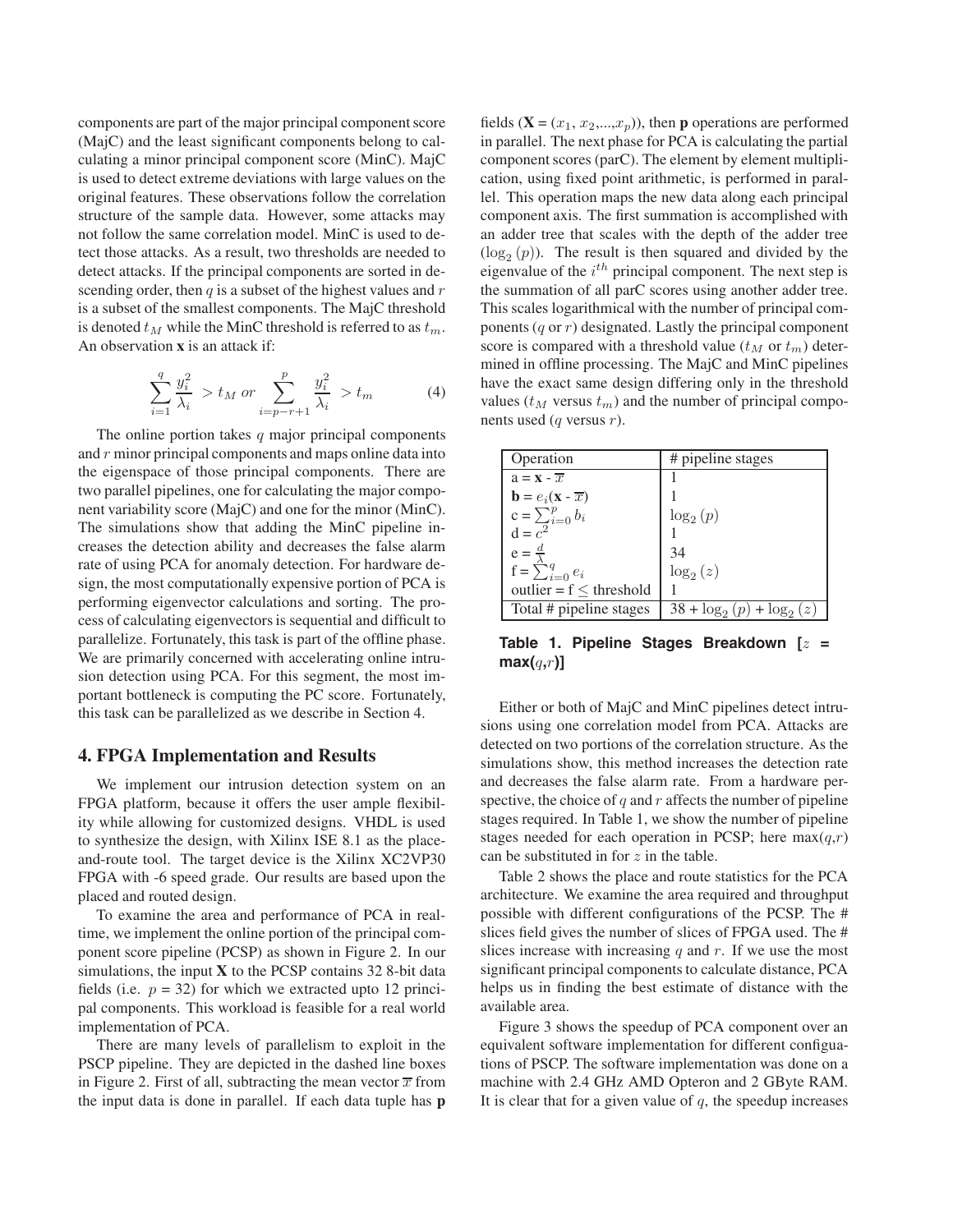

**Figure 2. PCSP pipeline for FPGA**

| # q            | # $r$            | slices | freq(MHz) | Data Throughput (Gbps) | Pipeline Stages | Overall Latency (us) |
|----------------|------------------|--------|-----------|------------------------|-----------------|----------------------|
| $\overline{4}$ | $\left( \right)$ | 2736   | 96.56     | 24.72                  | 45              | .4660                |
| 4              |                  | 3002   | 87.62     | 22.43                  | 45              | .5136                |
| 4              | ⌒                | 3386   | 87.62     | 22.43                  | 45              | .5136                |
| 8              |                  | 5208   | 87.62     | 22.43                  | 46              | .5250                |
| 8              |                  | 5444   | 87.62     | 22.43                  | 46              | .5250                |
| 8              |                  | 5823   | 87.62     | 22.43                  | 46              | .5250                |
| 8              | 4                | 6774   | 87.62     | 22.43                  | 46              | .5250                |

**Table 2. Variation of area/latency properties for different q and r values when p (# fields) = 32**

as we increase  $r$ , and vice versa. This is due to the fact that we calculate the parC value of each principal component in parallel and then use an adder tree to calculate the summation of parC values. Note that the the maximum speedup is limited by the bandwidth of the underlying hardware, which in our case is largely dependent on the I/O bandwidth of the FPGA board. Moreover, our architecture has been compared with a sequential software implementation. A parallelized implementation would result in different speedups.

To measure the effectiveness of PCA we use both training and testing data sets from the KDD Cup 1999 repository used for The Third International Knowledge Discovery and Data Mining Tools Competition [9]. Even though there has been a large amount of effort in developing efficient intrusion detection systems, there still does not exist a common benchmarking methodology to test the success of such systems. Commonly, researchers revert to the ad-hoc methods or intrusion traces [10]. Among these, KDD 1999 data set is arguably the most commonly used one (the other important trace is DARPA 1998, which is a predecessor of KDD 1999) [8]. Therefore, we focused on the KDD 1999 dataset in our work.

Table 3 shows that principal component analysis detects a high percentage of attacks with a low false alarm rate. The testing data sets in this table each have between 100,000 to 125,000 network connections randomly extracted from the testing data. We only use 32 of the 41 features in our experiments. The remainder of the features were either symbolic or contained only zero values. It is clear from the results that adding the MinC pipeline for network connection boosts the detection rate and decreases the false alarm rate. In the case of  $(q, r)=(3, 5)$ , the average detection rate in Table 3 is 99.92% and the average false alarm rate decreases to 2.13%. For some input sets, (3, 5) performs better than (5, 5). This is due to the random distribution of attacks and normal connections. By including more components, we may actually miss an attack, because different configurations will have different threshold values. Some normal